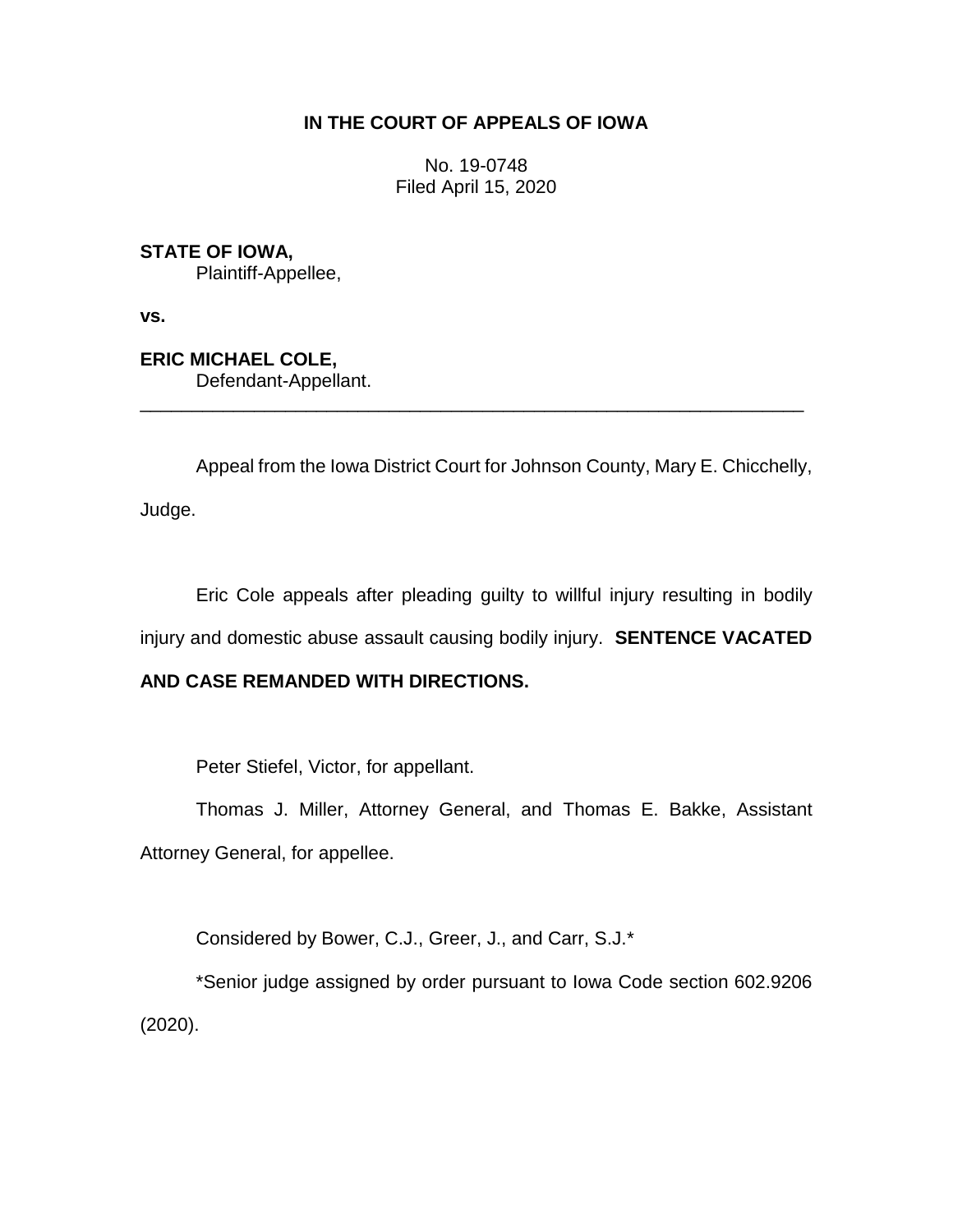## **CARR, Senior Judge.**

 $\overline{a}$ 

Eric Cole pled guilty to willful injury resulting in bodily injury and domestic abuse assault causing bodily injury in exchange for the State's agreement to recommend concurrent sentences. But during sentencing, the State remained silent on concurrent sentences. The district court sentenced Cole to serve consecutive sentences based on the nature of the offense. Cole contends his counsel was ineffective by failing to object to the State's breach of the plea agreement.<sup>1</sup>

We review ineffective-assistance claims de novo. *See Lamasters v. State*, 821 N.W.2d 856, 862 (Iowa 2012). To succeed, Cole must show counsel breached a duty and prejudice resulted. *See State v. Graves*, 668 N.W.2d 860, 869 (Iowa 2003). Prejudice occurs when the outcome of the proceeding would have been different had counsel performed effectively. *State v. Frencher*, 873 N.W.2d 281, 284 (Iowa Ct. App. 2015). If the prosecutor breached the plea agreement, Cole would have been entitled to withdraw his plea or to a resentencing hearing in an untainted proceeding, which satisfies the required showing of prejudice. *See id.*

"[T]o determine whether counsel failed to perform an essential duty in failing to object to the prosecutor's recommendation, we must first determine whether the State breached the plea agreement." *State v. Bearse*, 748 N.W.2d 211, 215 (Iowa 2008). Technical compliance is not enough. *Frencher*, 873 N.W.2d at 284. The question is "whether the prosecutor acted contrary to the common purpose of the

2

<sup>&</sup>lt;sup>1</sup> Because recent amendments to Iowa Code chapter 814 that limit a defendant's right to appeal do not apply to cases pending on July 1, 2019, *see State v. Macke*, 933 N.W.2d 226, 235 (Iowa 2019), we may consider Cole's claim on direct appeal.